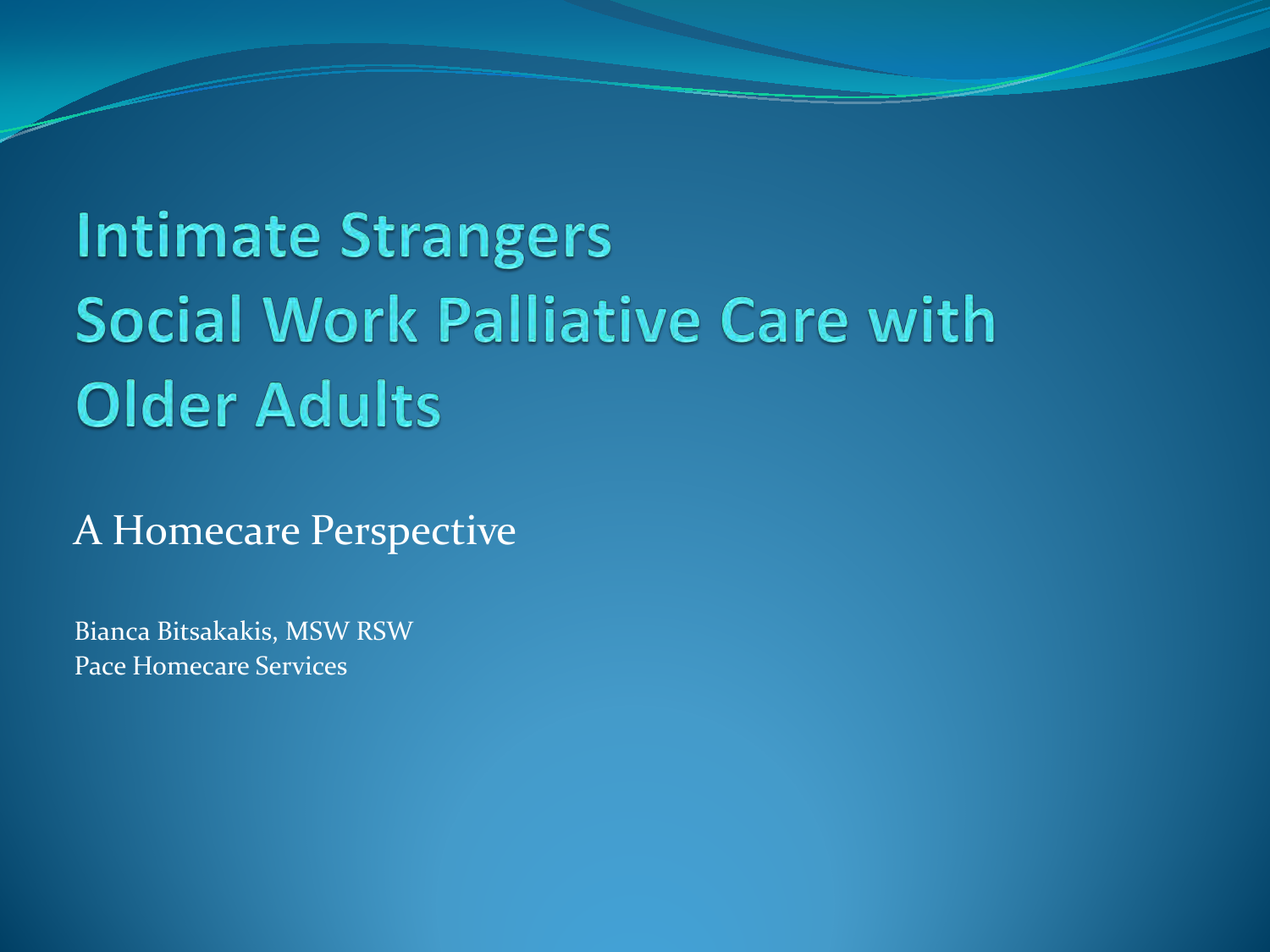#### Intimate Strangers - Social Work and Social Service Work in Palliative Care

#### Intimate

- Marked by close acquaintance, association, or familiarity.
- Relating to or indicative of one's deepest nature

### Stranger

- One who is neither a friend nor an acquaintance.
- A visitor or guest.

[\(](http://www.thefreedictionary.com/intimate)[http://www.thefreedictionary.com/intima\)te](http://www.thefreedictionary.com/intima)te)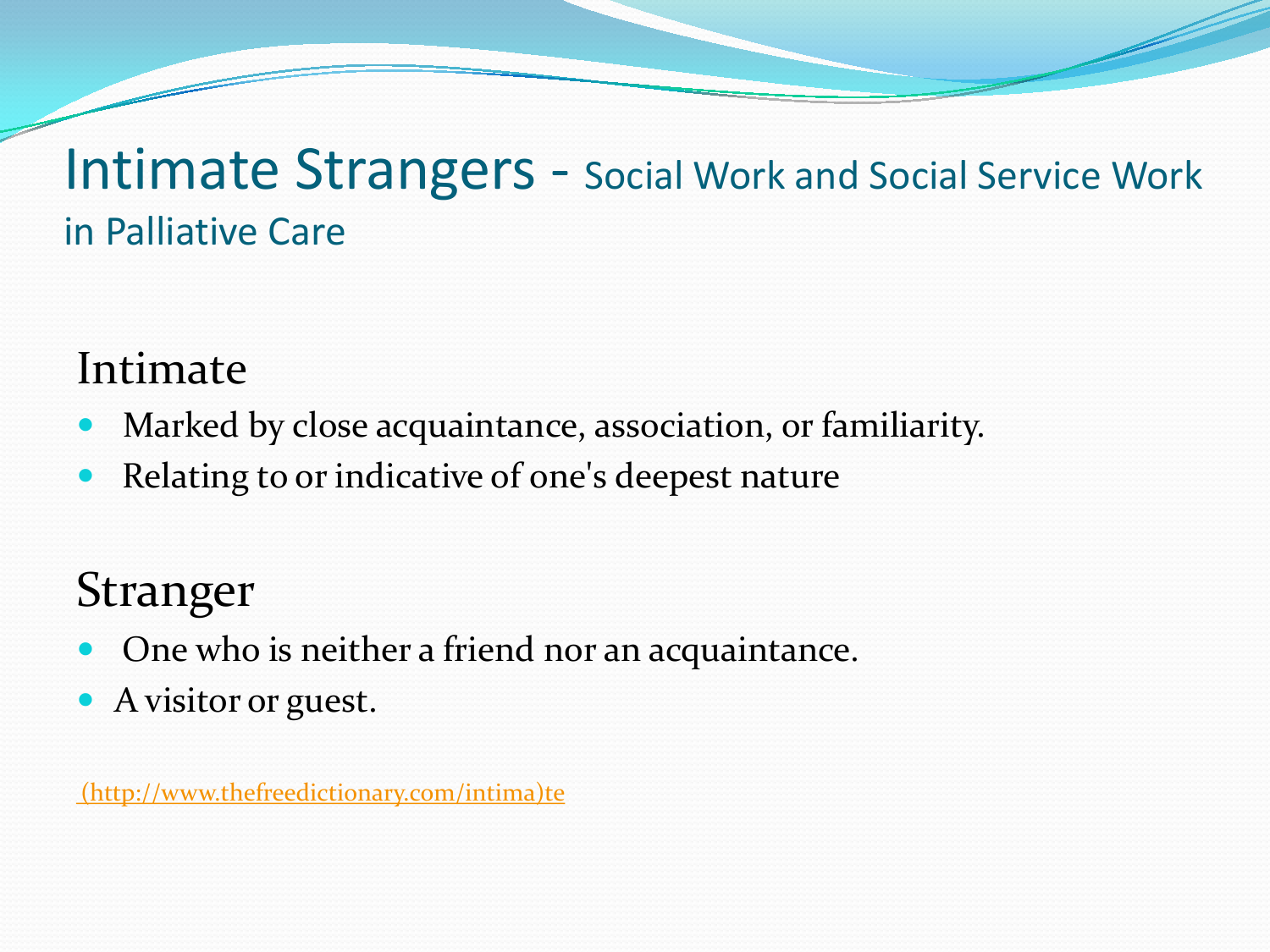#### What is palliative care?

Palliative care is a special kind of health care for individuals and families who are living with a lifethreatening illness usually at an advanced stage. (Health Canada: Division of Aging and Seniors)

Palliative Care is the physical, emotional, social and spiritual care given to a dying individual and his or her loved ones where active treatment is no longer the goal. (Five Hills Health Region, Saskatchewan)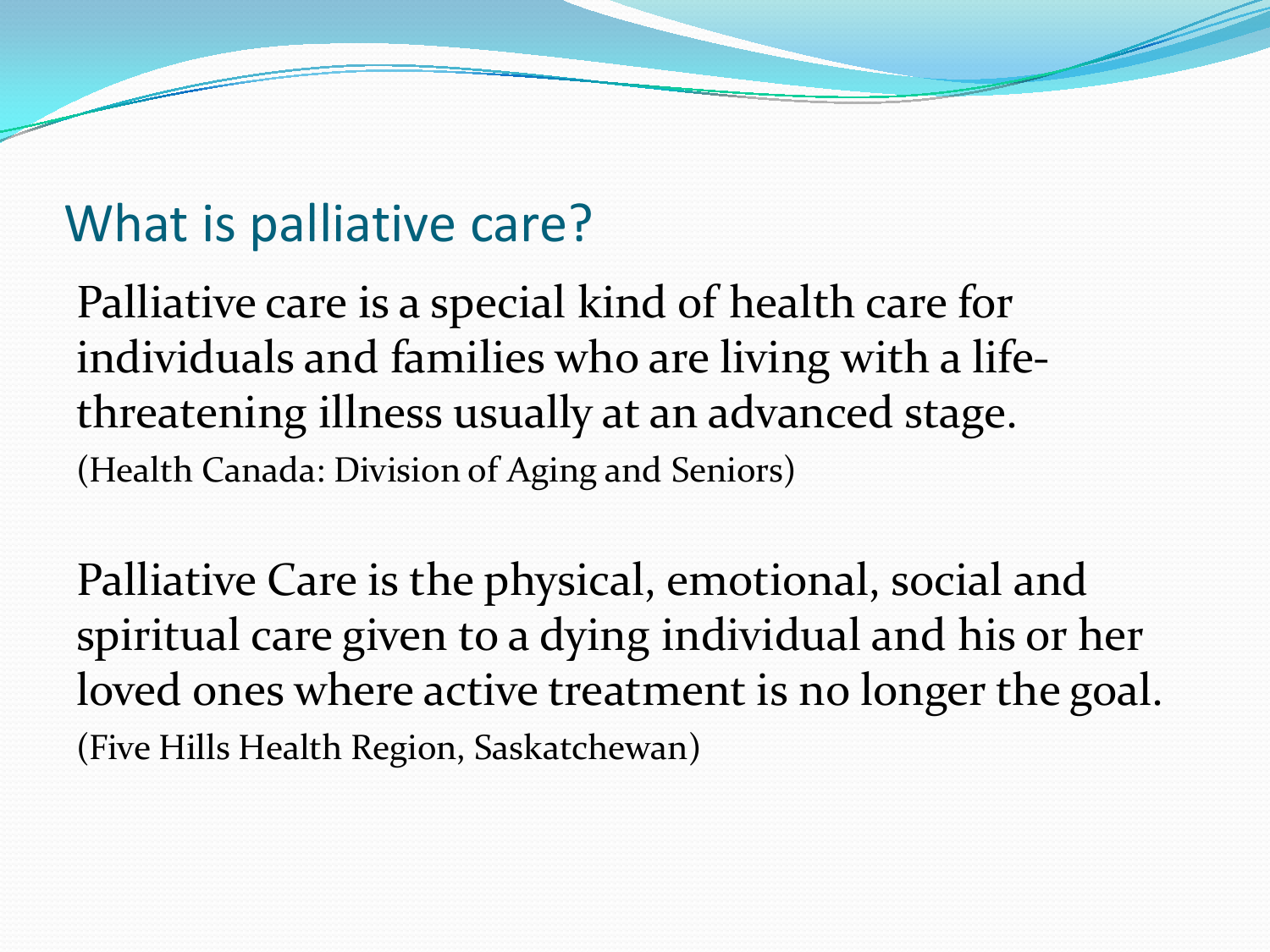#### Canadian social work competencies – task force discussion

- Historically the role and functions of social workers Hospice Palliative Care and not been clearly defined
- A national task force of educators and practitioners were brought together to help identify competencies necessary for practice
- 9 people came together from across Canada and the production was supported by a financial contribution from the Secretariat of Palliative and End of Life Care, Health Canada.
- 11 competencies were identified
- These competencies are meant to be used as a framework that are relevant in any setting.
- The direct application of these competencies may vary across setting and by different practitioners depending on experience and education.

(Canadian Social Work Competencies for Hospice Palliative Care: A Framework to Guide Education and Practice at the Generalist and Specialist Levels, 2008)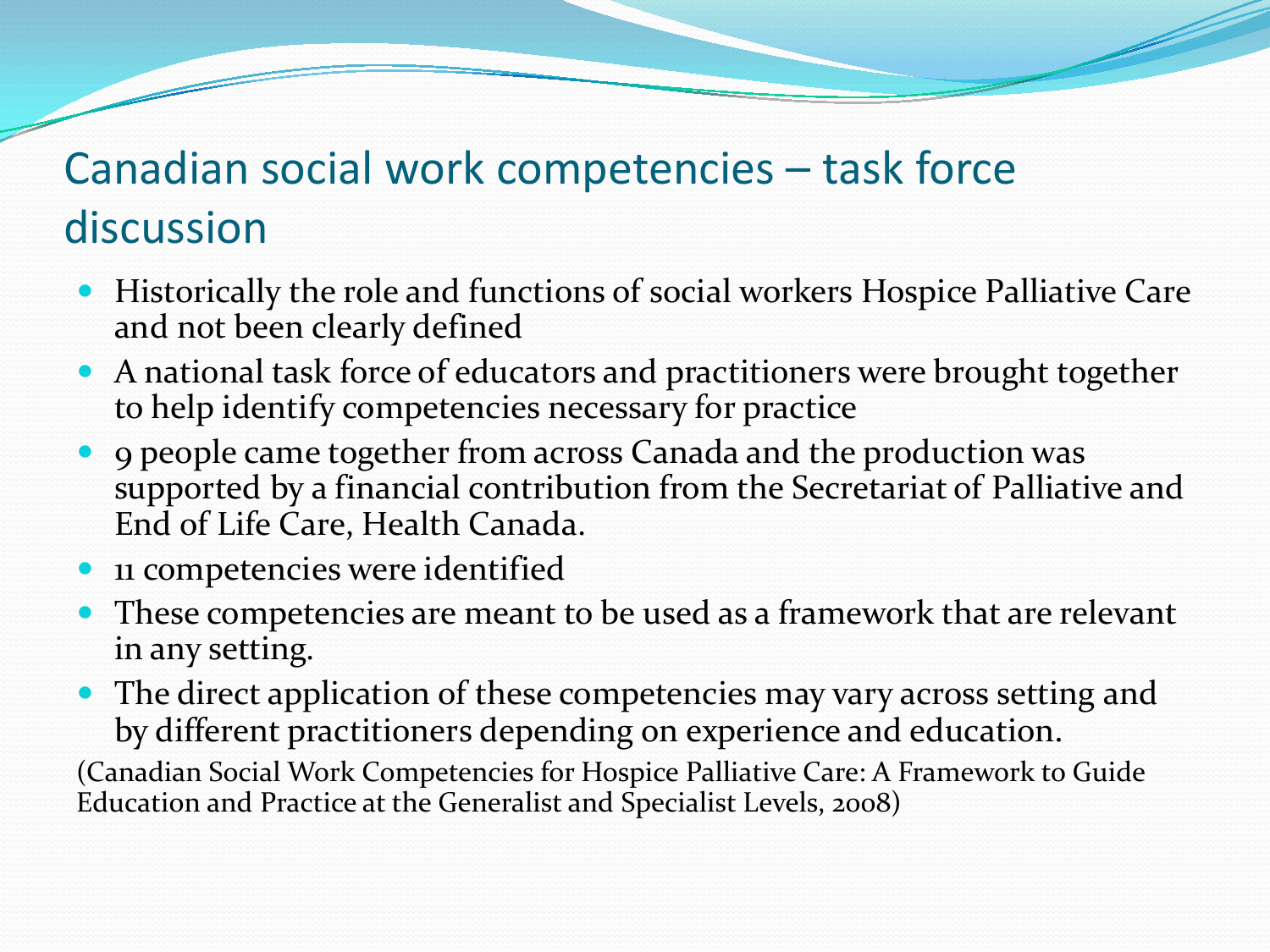#### Competencies as outlined by the task force

- Advocacy
- Assessment
- Care delivery
- Care Planning
- Community Capacity Building
- Evaluation
- Decision making
- Education and Research
- Information Sharing
- **•** Interdisciplinary Team
- Self reflective Practice

Each competency has attached to it descriptions involving Attitudes and Values; Knowledge and Skills.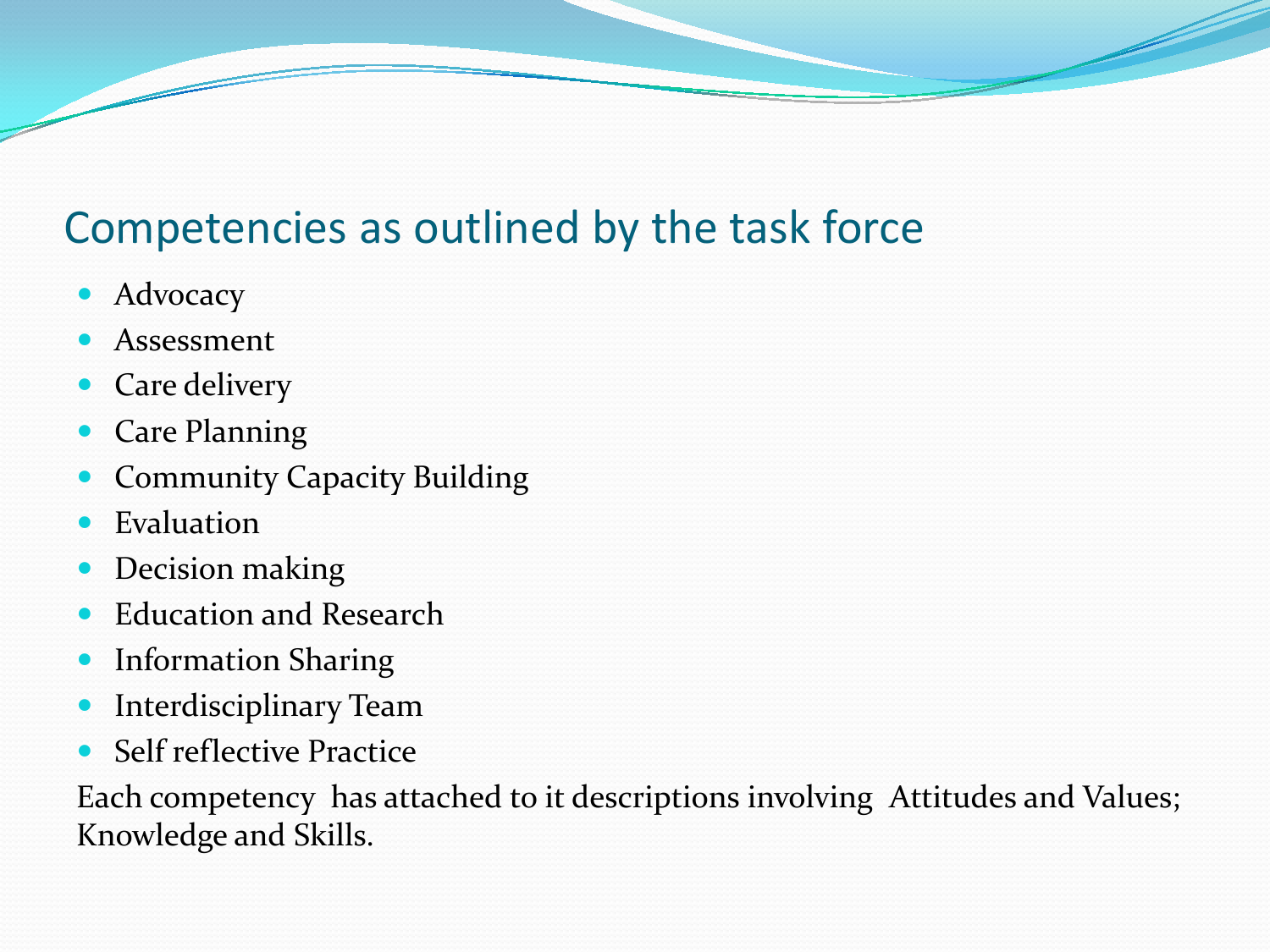#### A Homecare experience : Practice with clients

- Referrals come through the Palliative Care team at the Community Care Access Centre
- Scope of intervention varies depending on needs of the client and where they are in their journey
- Interdisciplinary team involved including: Pain and Symptom management physician, nurse practitioners, nurses, PSW's, Occupational Therapists, Social Workers, Physiotherapists, Speech Language Pathologists, Dieticians, depending on the needs of the client
- $\bullet$  Social Workers will support family until death of the client dependent on if client is subsequently hospitalized or not
- $\triangle$  Clients may choose to die at home or opt to go to Hospice when they are EOL
- $\bullet\bullet\text{ Work involves the client as well as the family.}$

Common issues that arise include but are not limited to:

- A. Adjustment Reaction to Diagnosis/Prognosis
- B. POA/Substitute Decision Maker Discussion
- Advanced Directives
- D. Caregiver Support
- E. Financial Guidance
- F. Spiritual and Emotional Support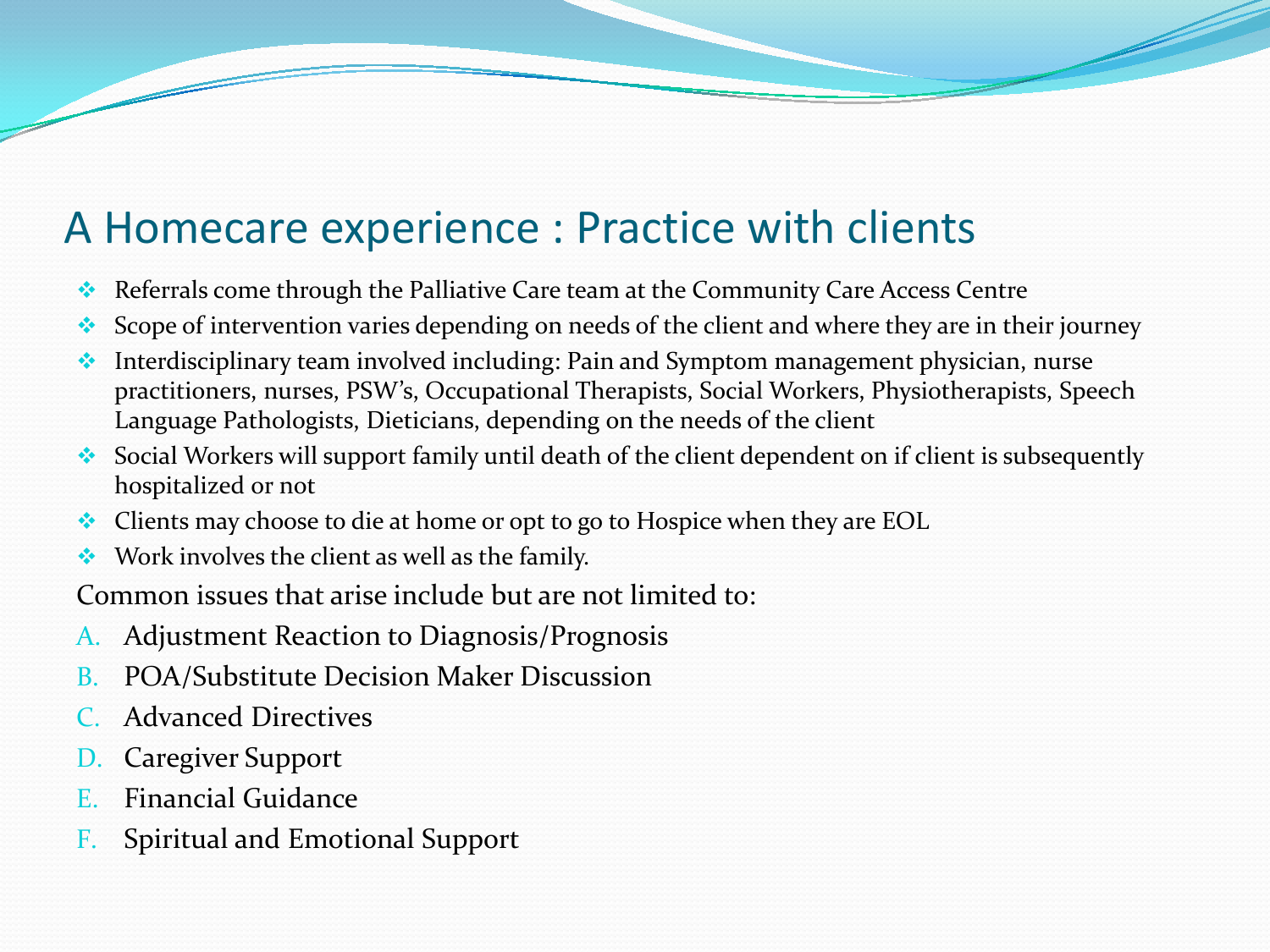# Adjustment Reaction to Diagnosis/Prognosis

- Assessment of client and family is critical at this point.
- ◆ Important to start where the client and family are at
- \* Reactions to diagnosis/prognosis are as diverse as every individual client
- ◆ Discussion with client/family is often dependent on how far the illness has progressed
- ◆ Determine what plans and wishes of client and family are
- Often times the referral is made when client is EOL and Social Workers role is short in time
- $\triangle$  Therapeutic intervention dependent on client's and families unique views on death and dying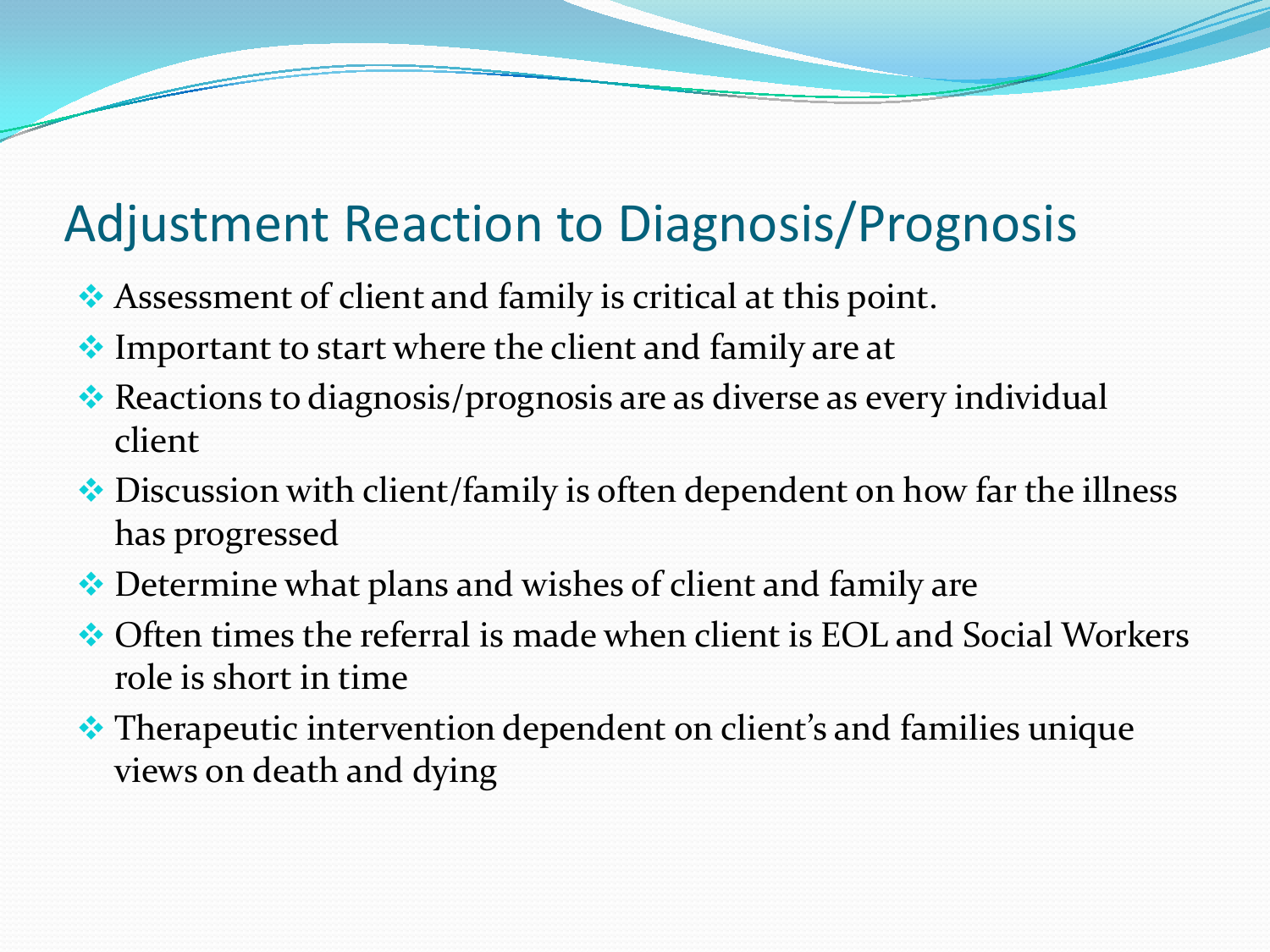#### POA/Substitute Decision Maker Discussion

- Involves discussion with client and family about who will make the decisions involving care if client is no longer able to speak for themselves
- Encourage clients and families to speak to a lawyer
- May need to educate clients and families about the difference between Power of Attorney for Personal Care, Continuing Power of Attorney for Property and Substitute Decision Makers.
- According to a 2004 poll by Ipso-Reid, 47% of Canadians had not designated a Substitute Decision Maker to make health care decisions for them and less than 44% had discussed end of life care with a family member
- Seniors over 80 represent the fastest growing age group with 1 in 5 of them dying in hospital, although many of them would prefer to die at home, confirming the necessity of these very important discussions and decisions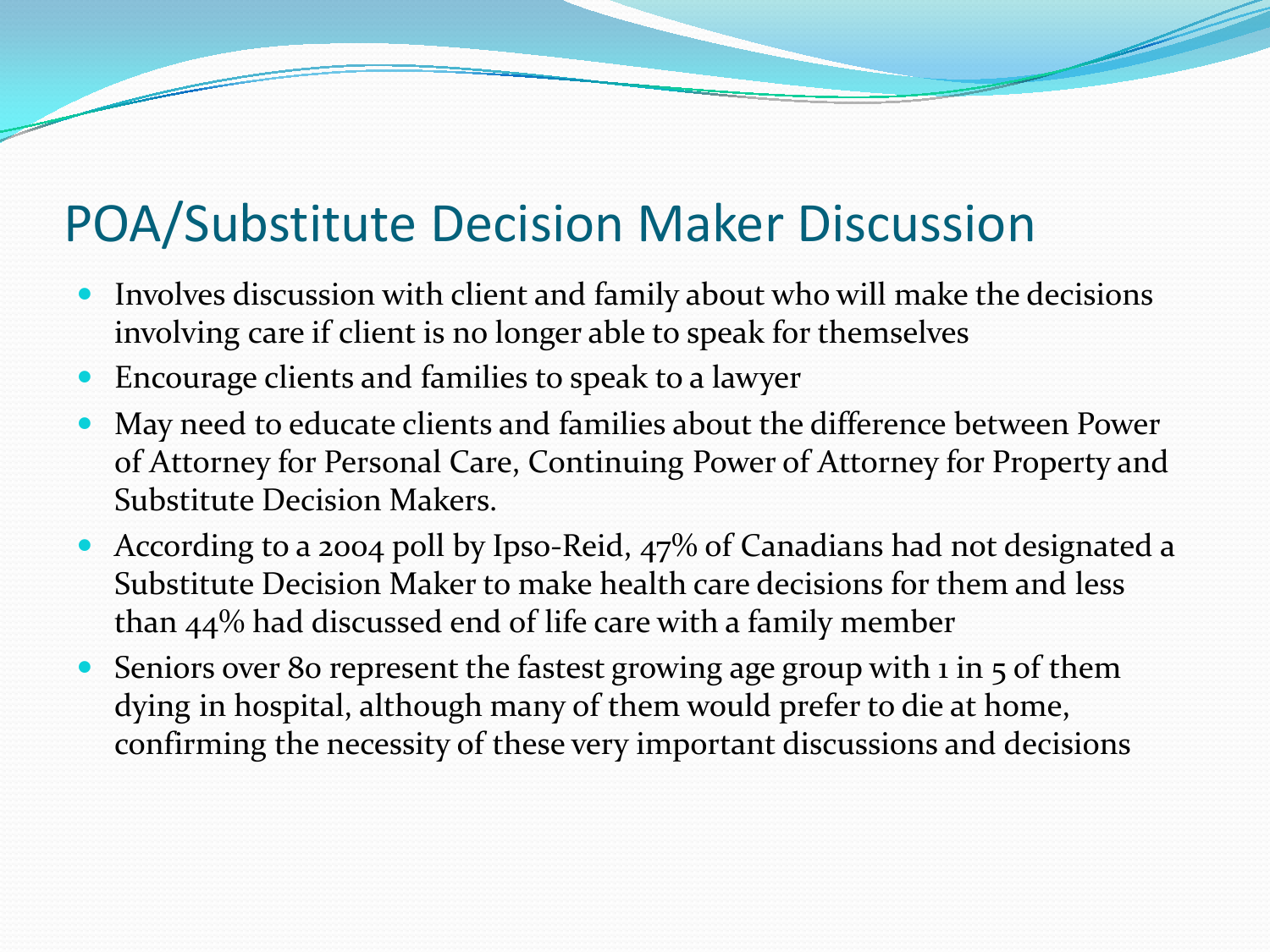## Advanced Care Planning and Advanced Directives

- Voluntary process
- Involves planning for a time when you may not be able to make decisions about your own health care
- It does not include consent to treatment. This must be provided by client or POA/SDM
- It is a way of making last wishes known, which the POA or SDM must carry out
- It's best to have the advanced care plan written out or be communicated with the family member that is trusted to act on behalf of the client
- Social Workers and Social Service workers can assist in facilitating the discussion if the client is capable.
- Interdisciplinary collaboration is often required to ensure these wishes are met.
- Social Work may be required to have discussion about Advanced Directives i.e.. DNR or Full Code. This discussion should be in collaboration with Medical professional.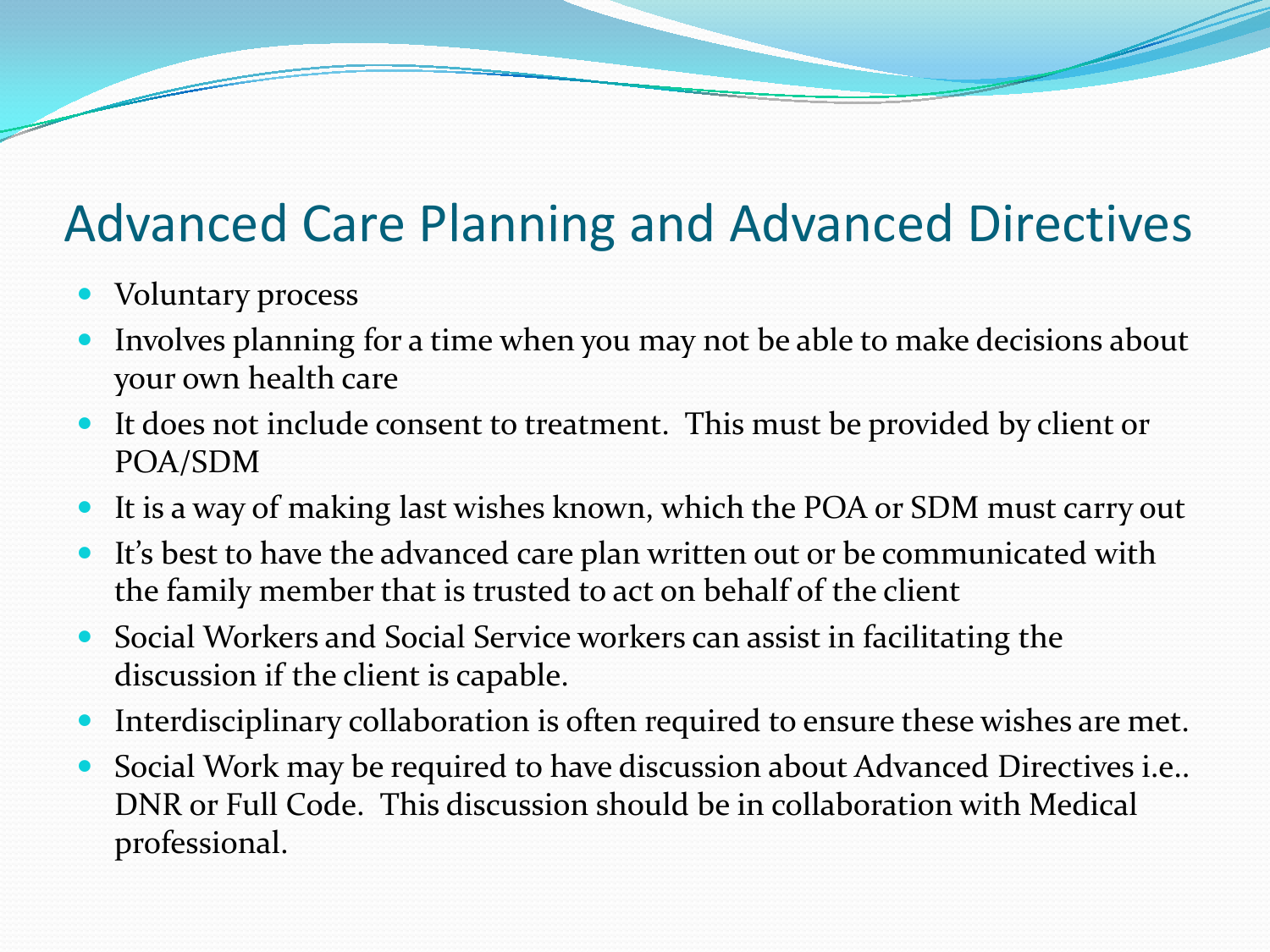# Caregiver Support

- Social Workers work with family members to assist them in their needs
- Advocate for respite care in the home, emotional support
- Families react to death and dying in diverse ways
- Important to use active listening skills to determine how best to assist caregivers
- Work with anticipatory grief along the projectory of the client's illness
- Assist in finding resources for caregivers, which could include support groups and practical community supports to assist with caregiving
- Again..important to start where the caregivers are at, respecting the diversity of reactions to end of life concerns.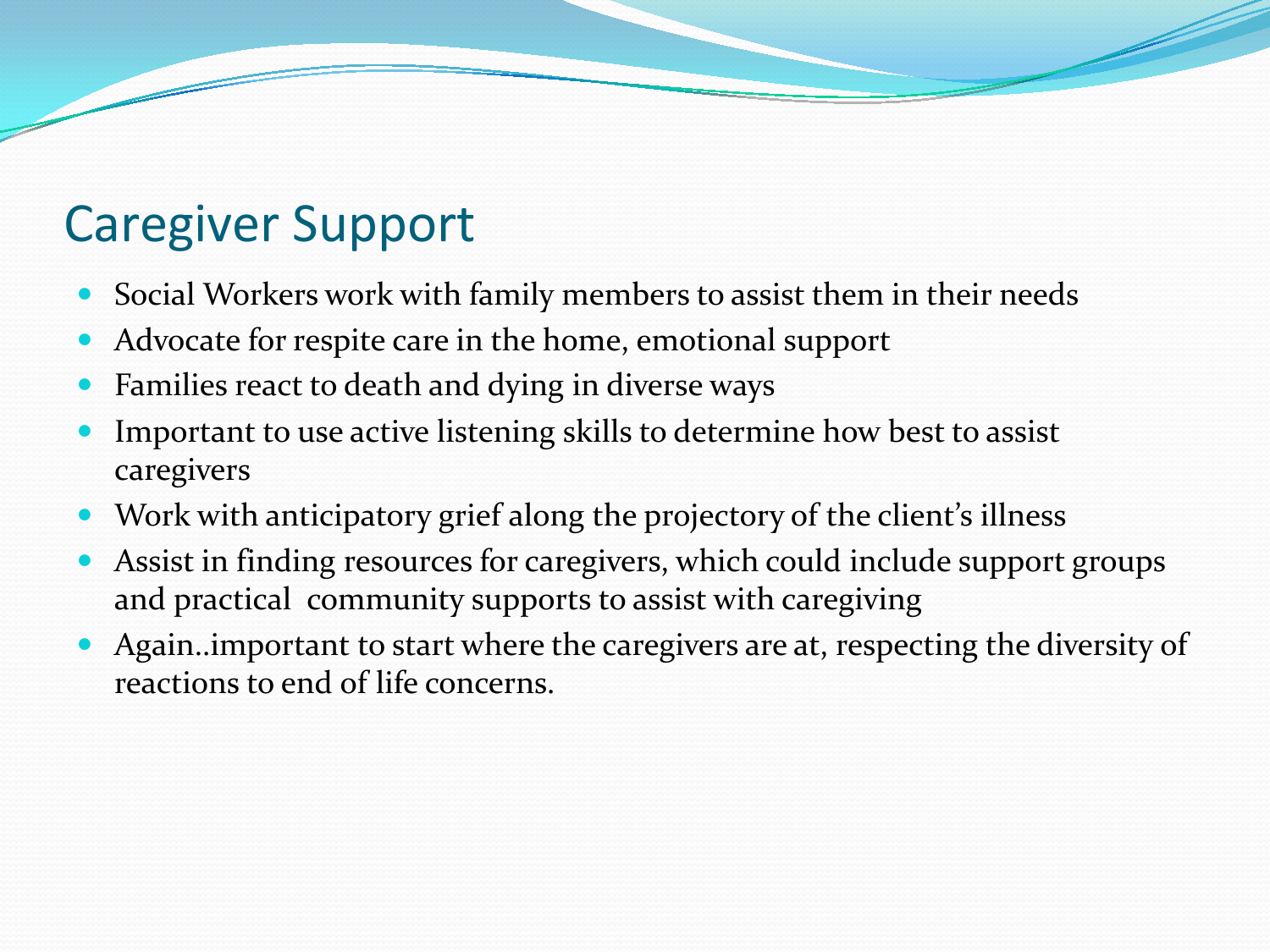#### Financial Guidance

- Can include working together with interdisciplinary team to determine what financial resources are available to clients and their families
- Connect clients and families to legal resources if necessary to discuss financial issues

• Advocate for income support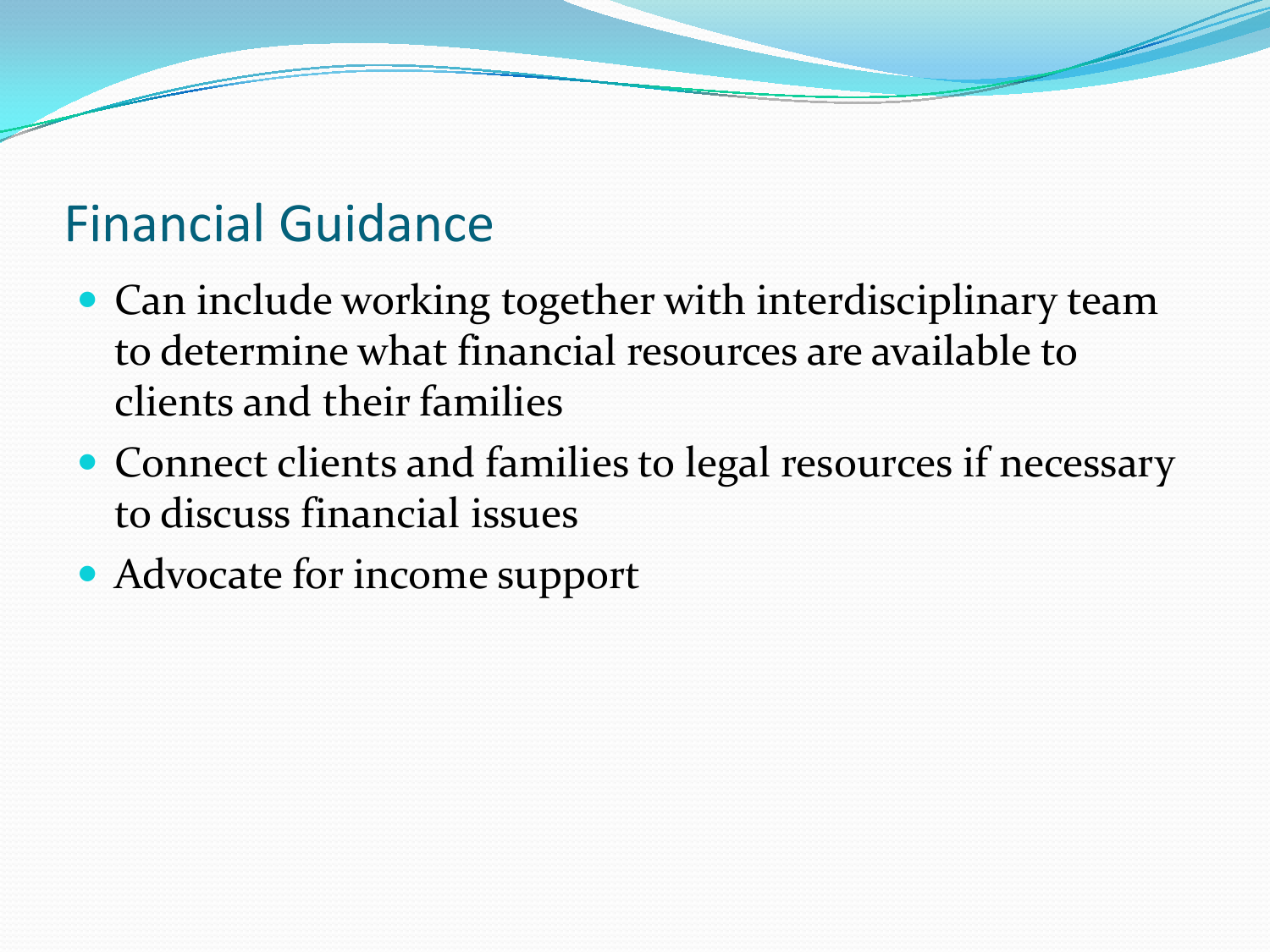### Spiritual and Emotional Support

- Must be able to discuss issues and concerns about end of life with sensitivity and a good sense of self awareness and comfort
- Must be open to dialogue despite personal beliefs and respect clients and families belief systems
- Connect clients and families with faith communities if they are not connected and if that is what they wish
- Follow client's and families lead. They may want to discuss their concerns separately
- Must be able to be empathetic, in the moment with the client and their families but not over involved or over emotional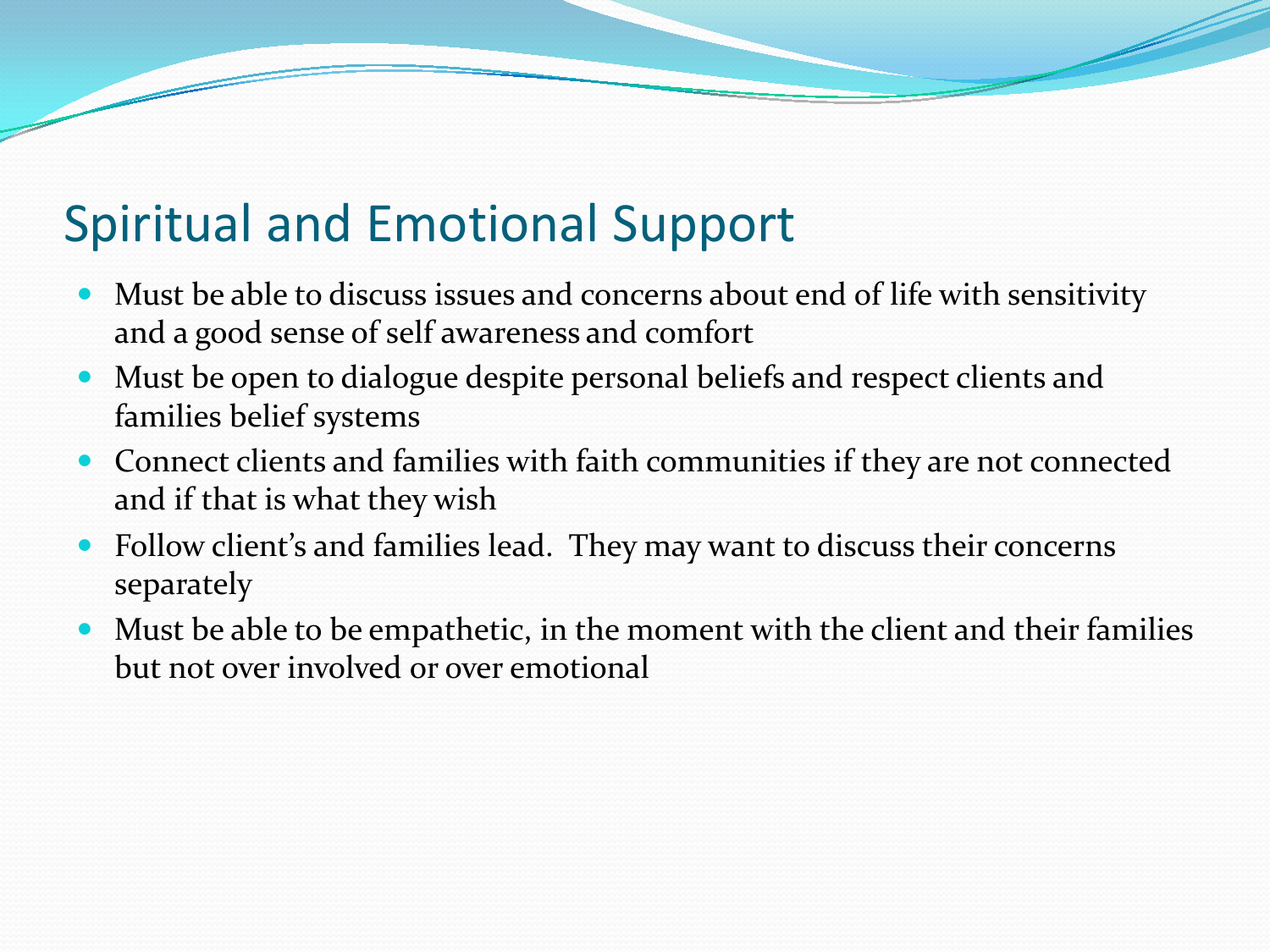# Client Scenario

#### Mrs. White

Has been diagnosed with a terminal lung cancer with bone mets and wishes to die at home. She lives with her partner of 16 years however, she is still legally married to someone else. Her adult children are not involved as there has been much conflict. John, her partner, has agreed to care for her as she progresses through her illness. John has support from the interdisciplinary hospice team and is managing well with Mrs. White's care. Through your discussions with the couple you learn that they are confused with the difference between Wills and POA/SDM. There is no POA in place. The adult children become involved after finding out their mother is terminally ill and demand to take over her care, wishing to place her in Hospice care. They argue and fight with Mrs. White's partner. Mrs. White has made her wishes to die at home known to the Palliative Care Team. Mrs. White, frustrated with the fighting, asks you to call Hospice to determine if this is a bed. She is clearly torn and still capable of making her own decisions. Where do you go from here?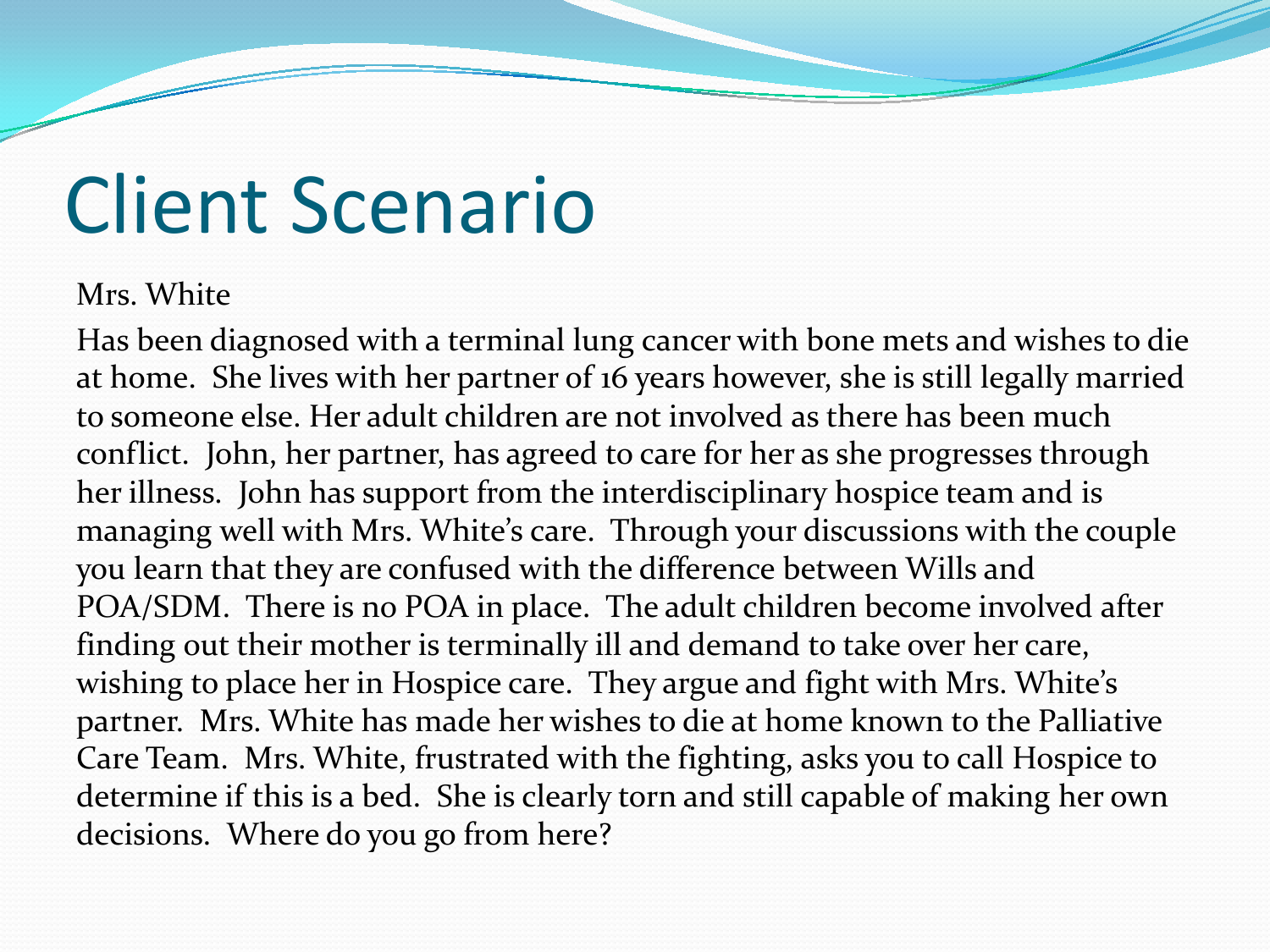#### Things to remember from the field – Words from a Homecare Social Worker

- Some people are afraid to talk about death, some aren't. Be prepared for both. Use your clients language to talk about their experience. Help your dying client to express their wishes to their family members and care team
- Don't tell someone their dying. That's not your job. If they tell you they are, then talk about it. Consult with team to determine what the client knows or accepts.
- Remember that you are someone outside the family to talk to. They don't want to worry how their words impact you. Let your clients know by your words and actions that you can "hear whatever they have to say to you
- The best thing that caregivers do for themselves is to eat health and get sleep. Encourage it and discuss with them.
- Whether your client is dying or caring for someone who is dying they need to let their tears flow. However, if they can't stop crying they may need to talk to a doctor.
- Working in HPC often reminds us of our own mortality
- Sometimes clients who have been classified as palliative don't die. Help the to adjust to their new reality
- As a social worker, social service worker, cry as little or as much as you need to. Try not to cry in front of your client. A tear or two makes you human. Sobbing suggests that you are identifying with your client and not maintaining professional boundaries. If you are struggling as a professional see supervision and talk to your colleagues.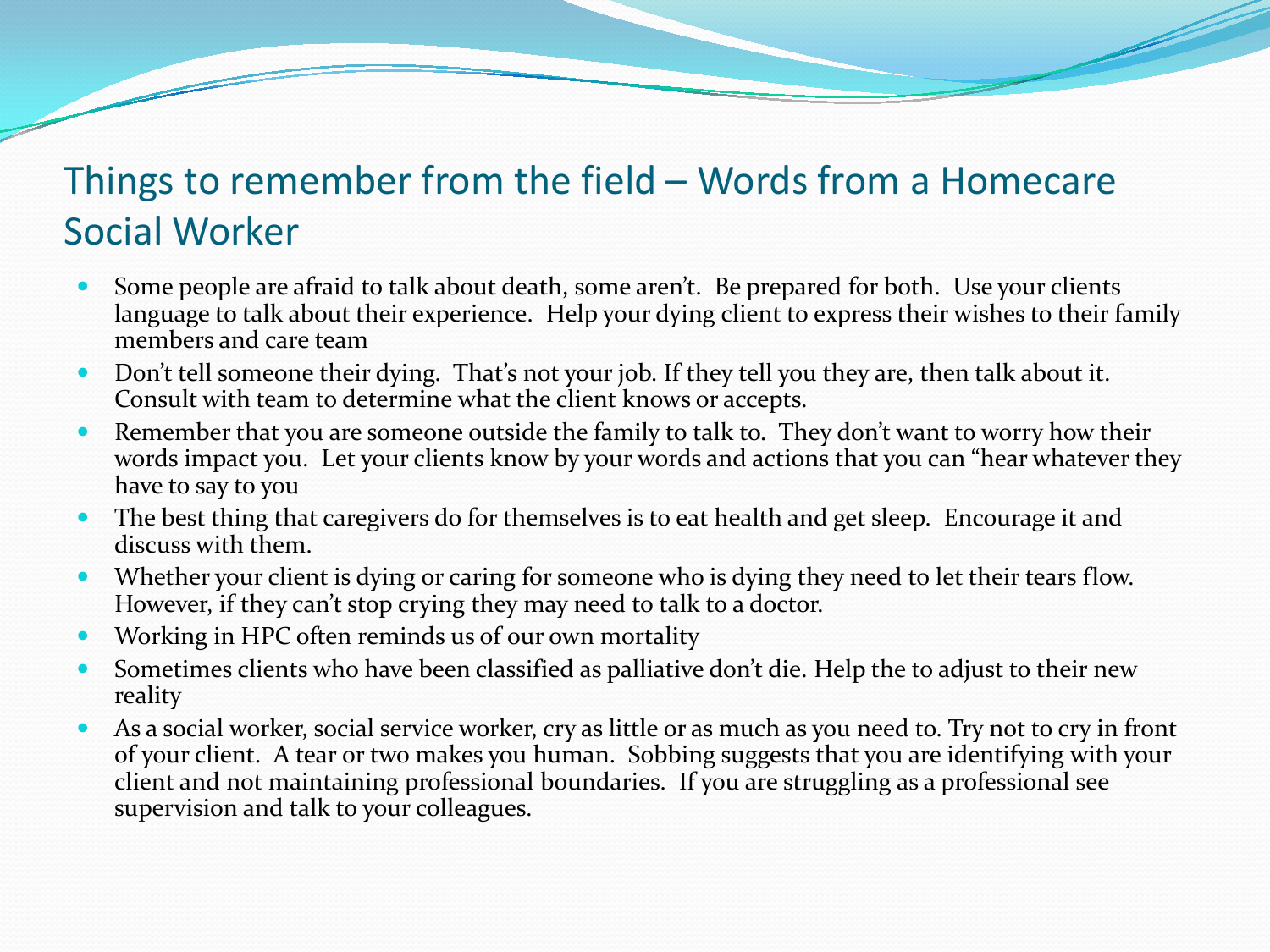# **Challenges**

- Referrals are made when the client is actively dying and all advanced directives, SDM are in place. Social work support is sometimes short in duration
- When a dying client goes to Hospice care the community social worker role often ends abruptly.
- WWCCAC homecare allows one bereavement visit amongst all professionals on the team. Given the intimate nature of the relationships with clients and their families this can often add to the feelings of loss.
- Challenging clients and families may find themselves with limited resources i.e. shelter and housing
- When client's and families views and wishes do not come together.
- Lack of hospice beds.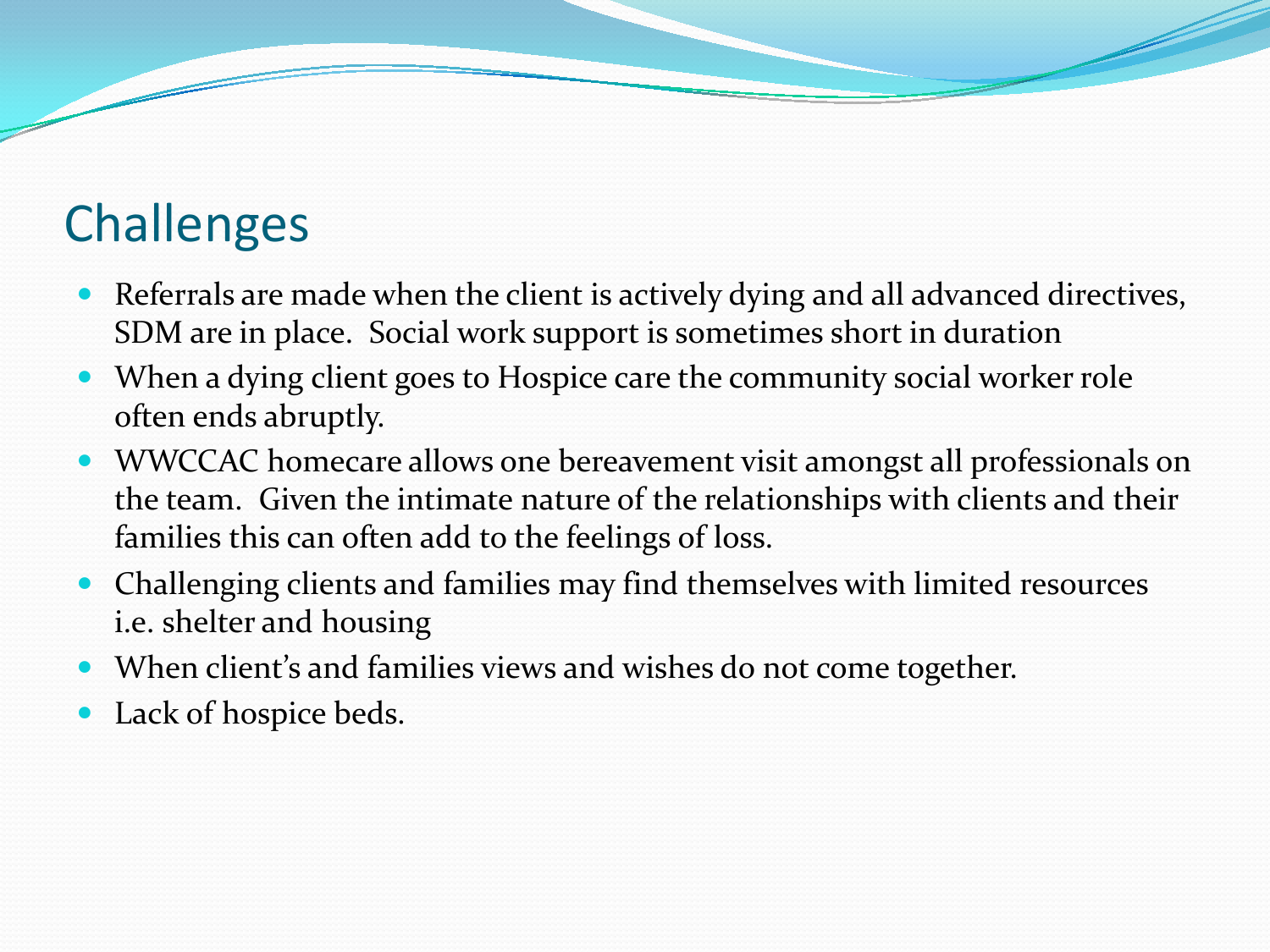# Reflection

- Important to get involved with HPC network in your professional community to stay current with trends and best practices
- Self care is very important
- Communication among interdisciplinary team is vital for care planning and client and caregiver support
- Must have a high level of self awareness with regards to own beliefs on death and dying.
- Each client and each family member is unique. Although there is a framework to help guide palliative care work, there are no scripts to follow. Most important to begin where the client is at.
- Bereavement support must extend beyond death. There is much work to be done to acknowledge the importance of the therapeutic relationship. Social Workers and Social Service workers working in HPC must advocate for a continuum of service that encompasses caregivers after the client has died.